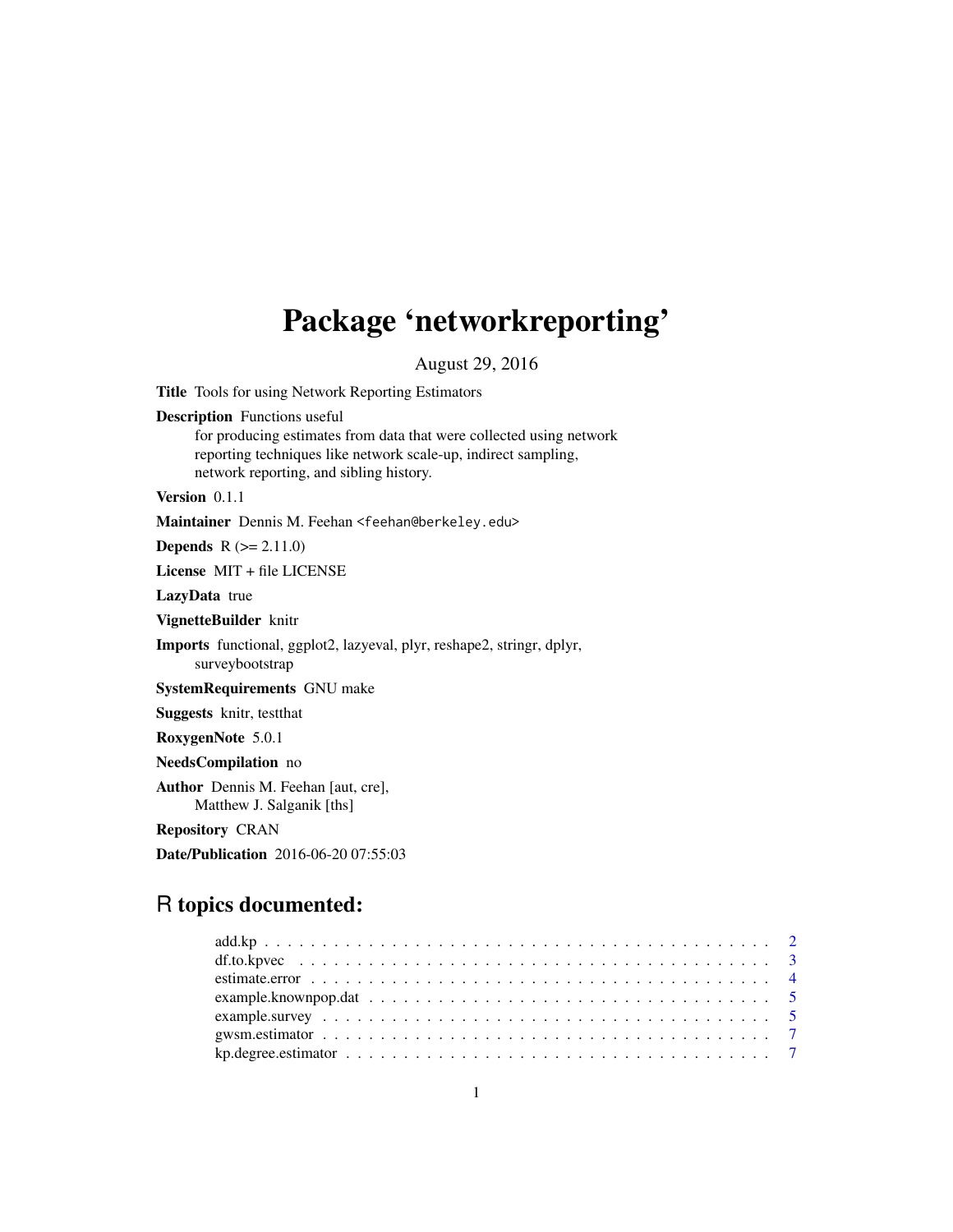#### <span id="page-1-0"></span>2 add.kp

<span id="page-1-1"></span>add.kp *attach known populations to a dataframe*

#### Description

take a known population vector (see [df.to.kpvec](#page-2-1)) and associate it with a survey dataframe. this makes it more convenient to use some of the networksampling package's function

#### Usage

```
add.kp(survey.data, kp.vec, total.pop.size = NULL)
```
# Arguments

| survey.data | the survey dataframe                                                   |
|-------------|------------------------------------------------------------------------|
| kp.vec      | the known population vector                                            |
|             | total.pop.size (optional) the total population size to use (see below) |

#### Details

The total.popn.size parameter is interpreted as follows:

- NA if total.popn.size is NA then work with proportions
- NULL if total.popn.size is NULL (nothing passed in), then assume that there's a total.popn.size attribute associated with the dataset we're using
- numerical value if an actual total.popn.size was passed in, use that value

# Value

the survey dataframe with the known population vector attached as an attribute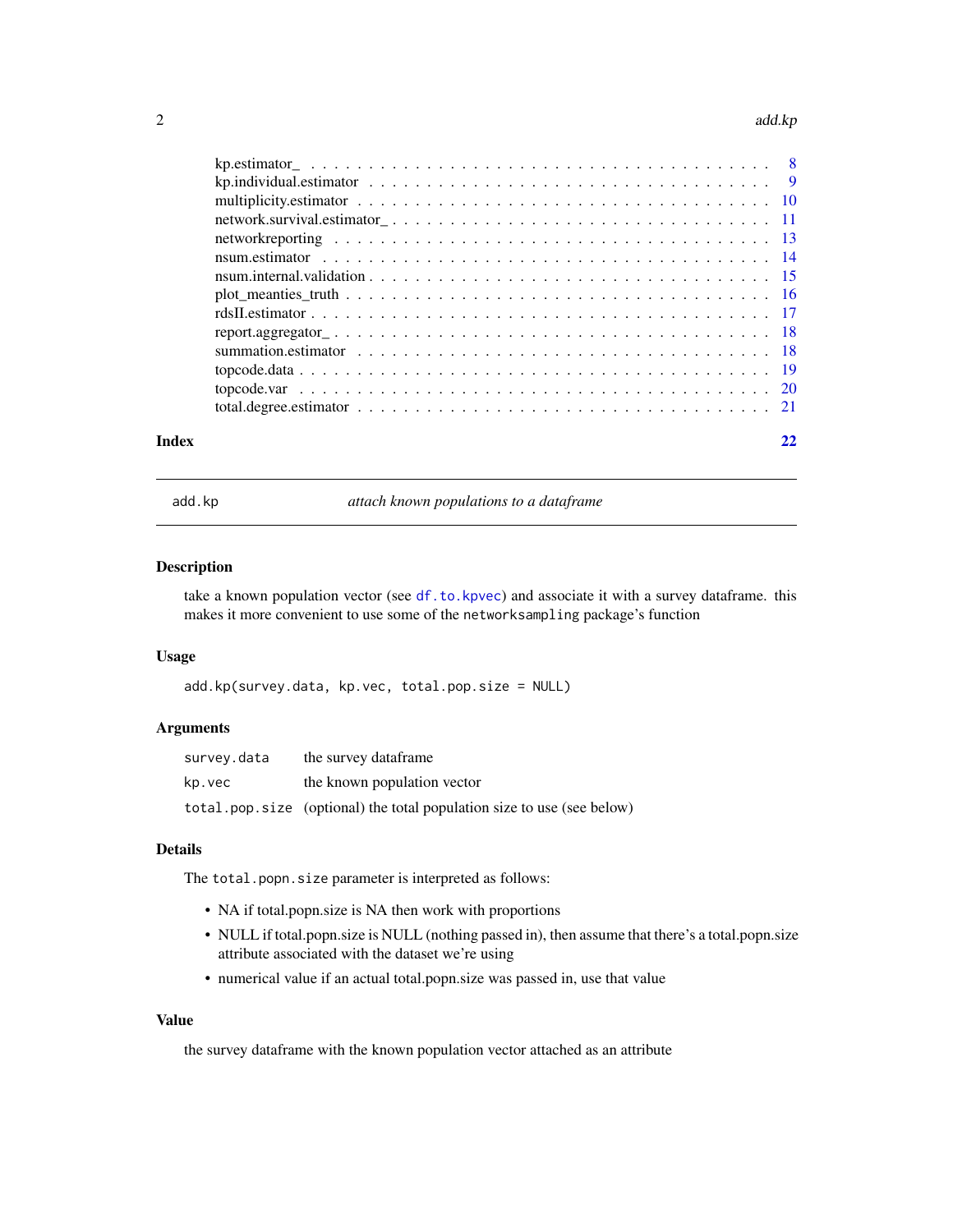### <span id="page-2-0"></span>df.to.kpvec 3

# See Also

[df.to.kpvec](#page-2-1)

#### Examples

```
## Not run:
 # if kp.dat is a dataframe with columns 'kp' with known popn names
 # and 'total.size' with the total size,
 # and my.survey is the dataframe with survey responses
 my.kp.vec <- df.to.kpvec(kp.data, kp.var='kp', kp.value='total.size')
 my.survey <- add.kp(my.survey, my.kp.vec)
 # now we can call estimator functions like
 # kp.degree.estimator without having to specify known
 # populations each time
## End(Not run)
```
<span id="page-2-1"></span>df.to.kpvec *turn a dataframe into a known population vector*

#### Description

df.to.kpvec takes a dataframe which has a column with known population names, and a column with known population totals, and turns it into a known population vector. if the names of the survey variables corresponding to each known population are available, they can be passed in as well

#### Usage

df.to.kpvec(kp.data, kp.var, kp.value)

#### Arguments

| kp.data  | the known population dataset                                                                                           |
|----------|------------------------------------------------------------------------------------------------------------------------|
| kp.var   | the column of kp. data that has known population names; either a column name,<br>a column index, or a vector of values |
| kp.value | the column of kp. data that has known population sizes; either a column name,<br>a column index, or a vector of value  |

#### Value

a vector whose entries have the known population values and whose names have the corresponding kp.var value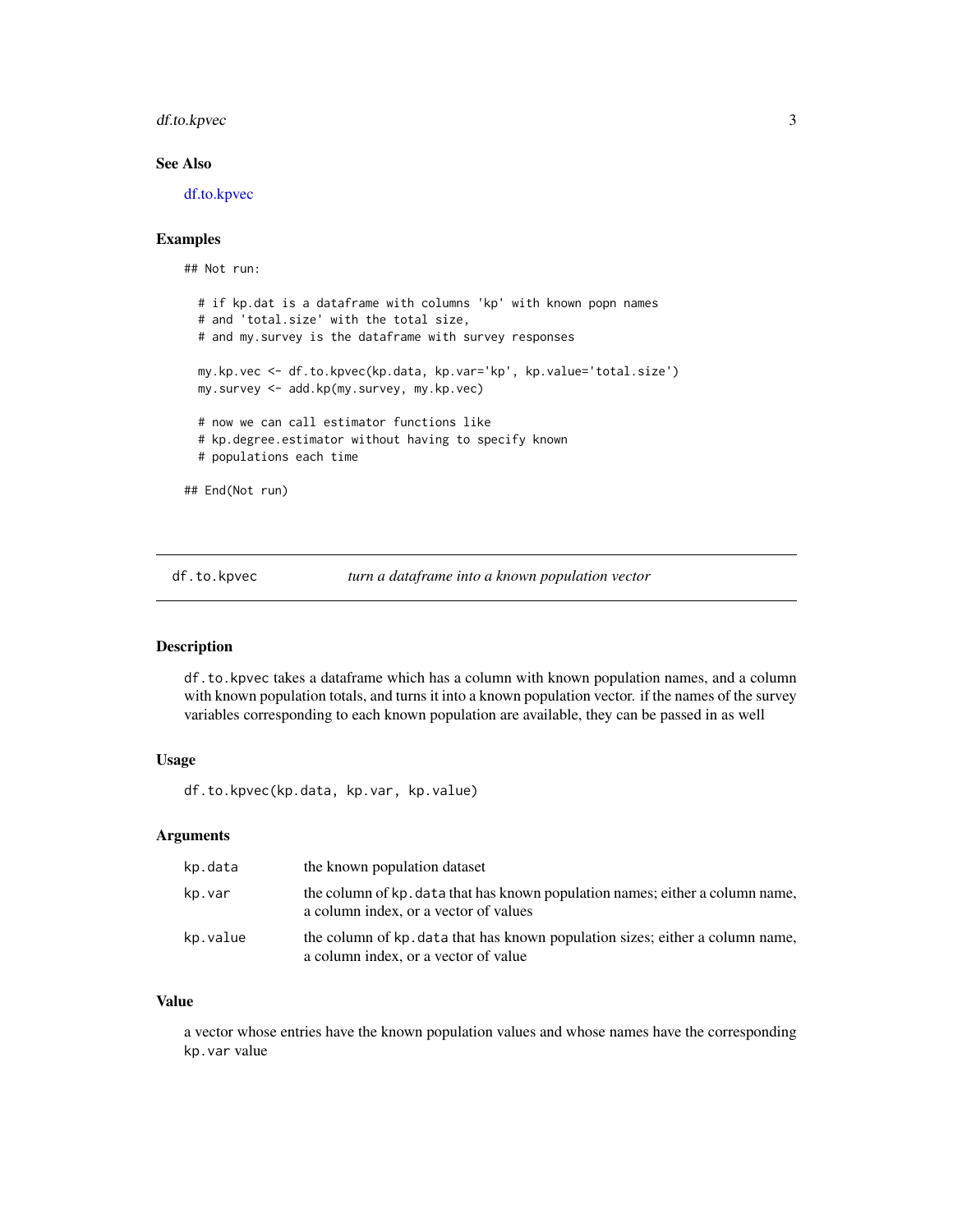### See Also

[add.kp](#page-1-1)

### Examples

## Not run: ## see example in add.kp

## End(Not run)

estimate.error *given an estimated subpopn size or prevalence and the correct value, produce some measurements of how close the esimate is*

### Description

given an estimated subpopn size or prevalence and the correct value, produce some measurements of how close the esimate is

#### Usage

estimate.error(estimate, truth)

#### Arguments

| estimate | the estimate       |
|----------|--------------------|
| truth    | the correct answer |

#### Value

a vector whose entries have various summaries of fit

# Examples

```
## Not run:
  ## TODO add example
```
## End(Not run)

<span id="page-3-0"></span>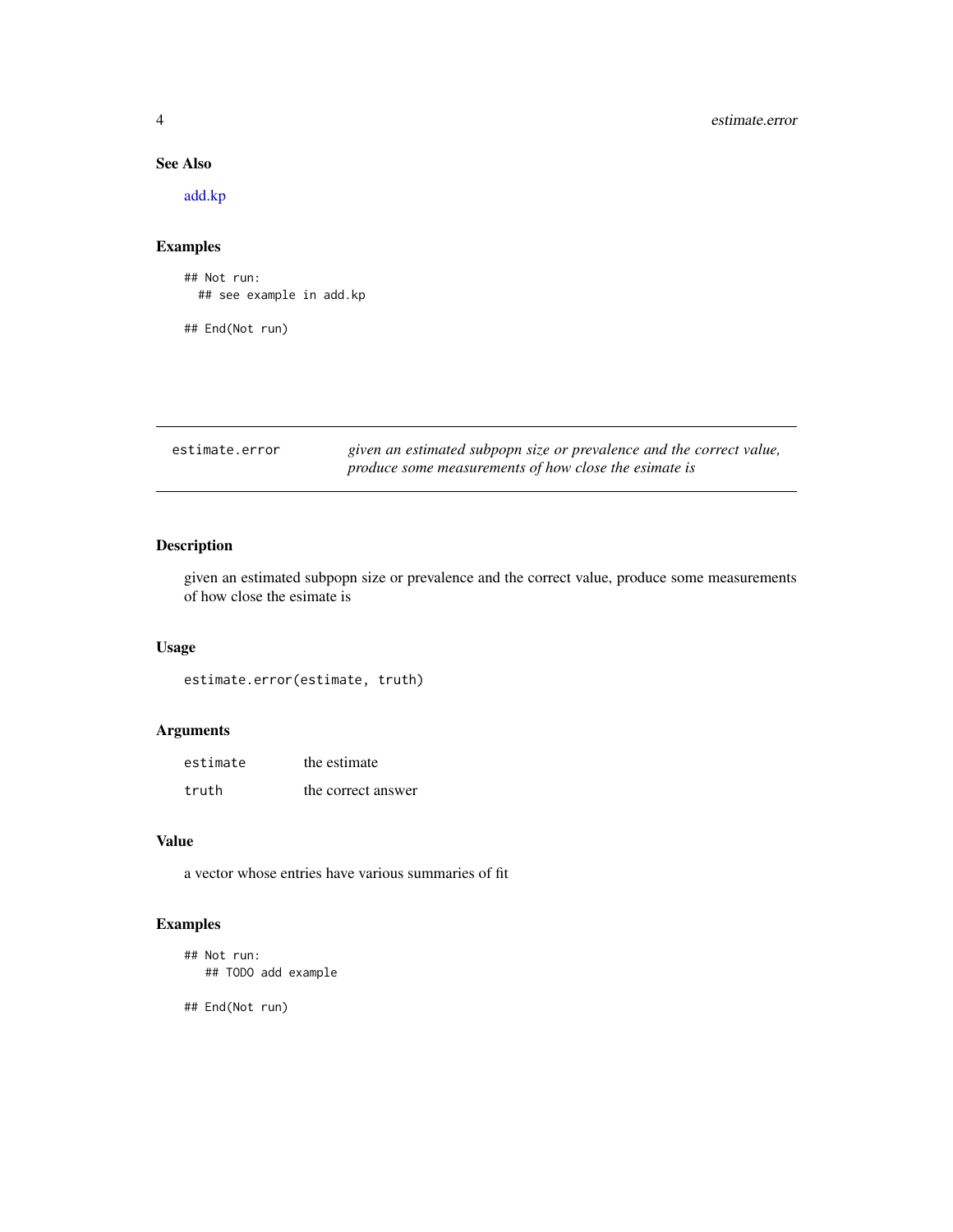#### <span id="page-4-0"></span>Description

Example of a household survey dataset, used in unit tests and vignettes for the networkreporting package.

#### Usage

example.knownpop.dat

#### Format

A data frame with 22 rows and 2 variables:

known.popn The name of the group

size The number of people in the group

example.survey *Example household survey data*

#### Description

Example of a household survey dataset, used in unit tests and vignettes for the networkreporting package.

#### Usage

example.survey

#### Format

A data frame with 2,406 rows and 36 variables:

id a unique identifier

cluster the cluster (part of the complex survey design)

region the region (part of the complex survey design)

indweight the individual weight (relative)

sex the sex of the respondent

age.cat the age category of the respondent

widower reported connections to widowers

nurse.or.doctor reported connections to nurses or doctors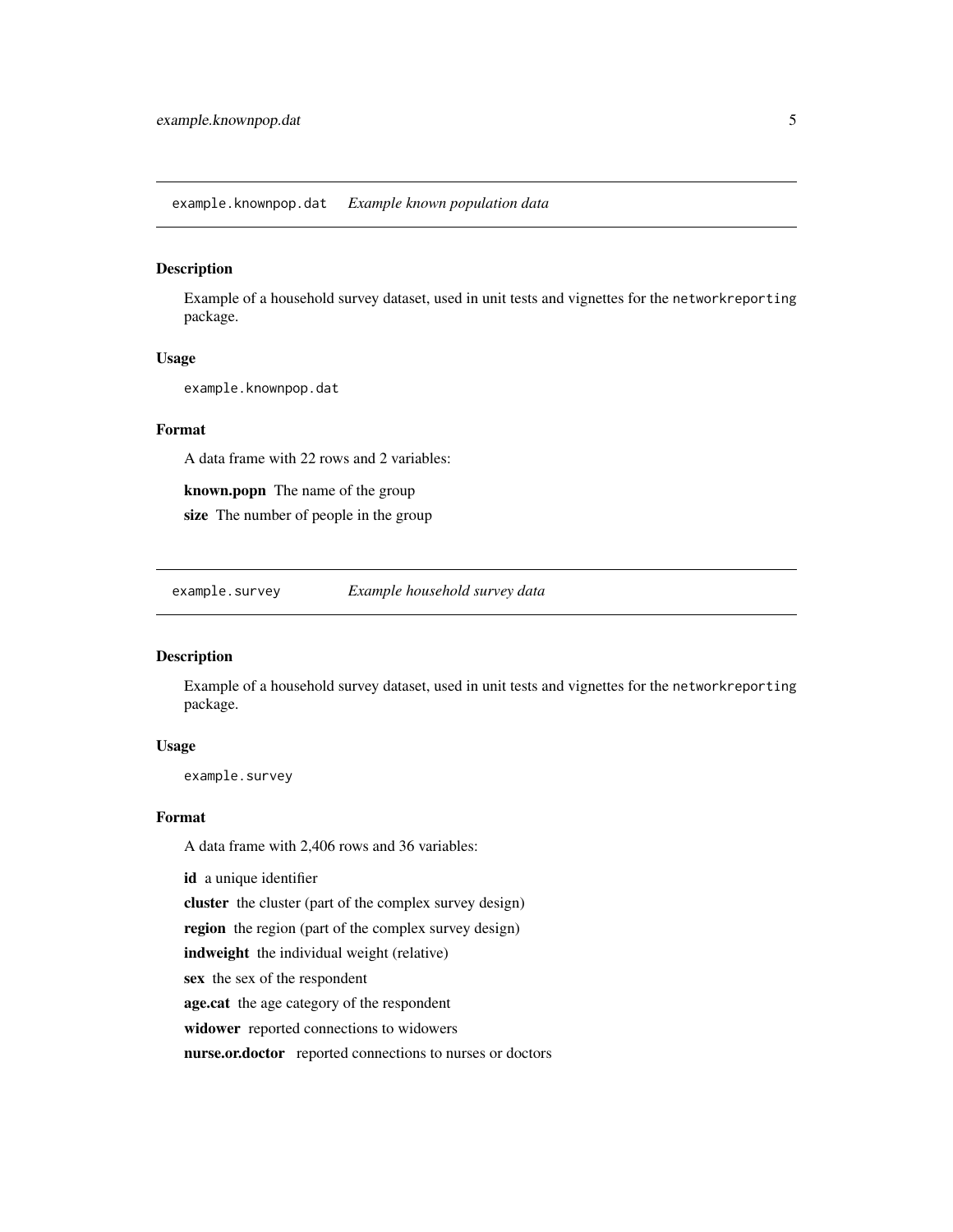male.community.health reported connections to male community health workers teacher reported connections to teachers woman.smoke reported connections to women who smoke priest reported connections to priests civil.servant reported connections to civil servants woman.gave.birth reported connections to women who gave birth muslim reported connections to Muslims incarcerated reported connections to people who are incarcerated judge reported connections to people who are judges man.divorced reported connections to men who are divorced treatedfortb reported connections to men who are divorced nsengimana reported connections to Nsegimanas murekatete reported connections to Murekatetes twahirwa reported connections to Twahirwas mukandekezi reported connections to Mukandekezis nsabimana reported connections to Nsabimanas mukamana reported connections to Mukamanas ndayambaje reported connections to Ndayambajes nyiraneza reported connections to Nyiranezas bizimana reported connections to Bizimanas nyirahabimana reported connections to Nyirahabimanas ndagijimana reported connections to Ndagijimanas mukandayisenga reported connections to Mukandayisengas died reported connections to people who died sex.workers reported connections to sex workers msm reported connections to msm idu reported connections to injecting drug users clients reported connections to people who are clients of sex workers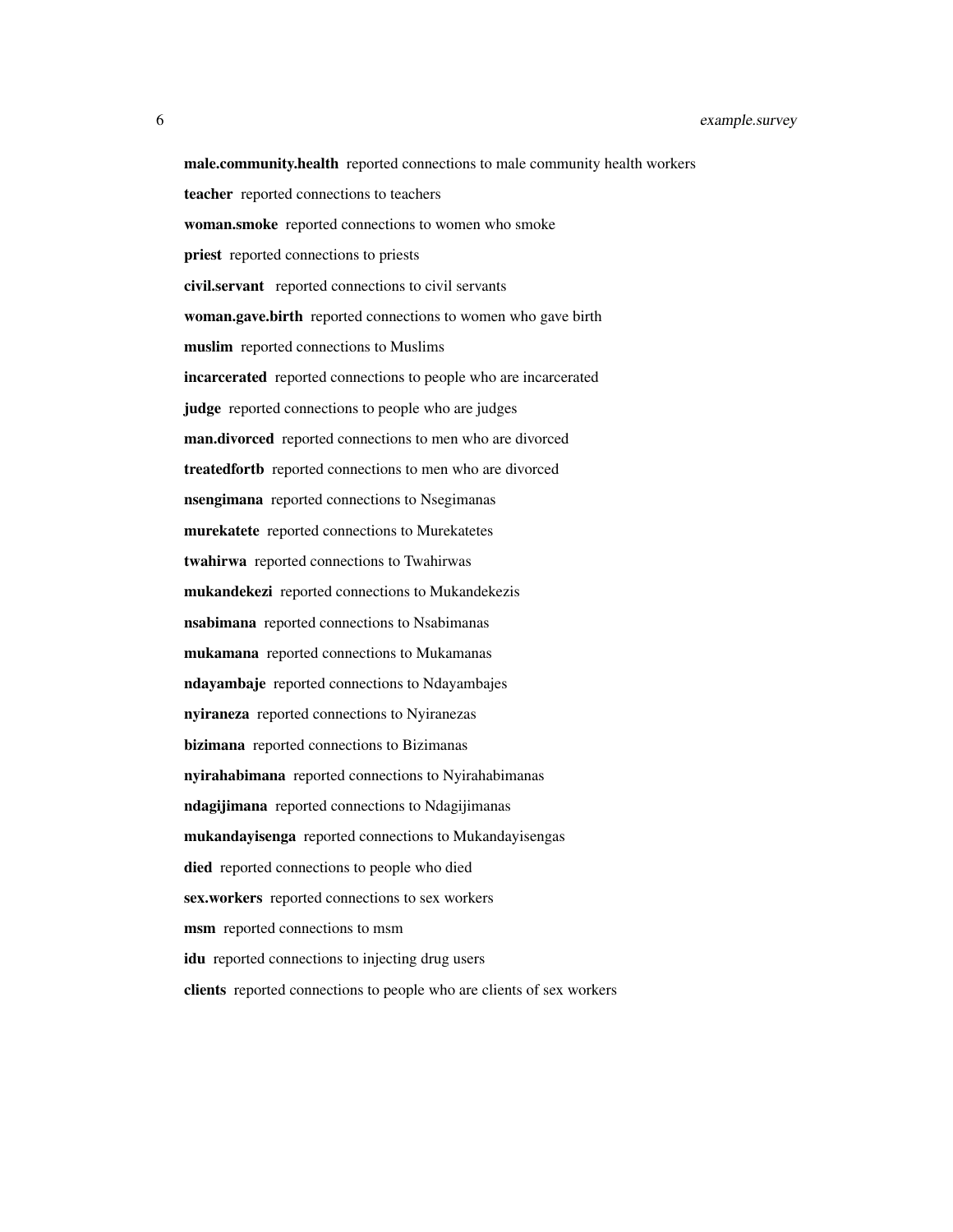<span id="page-6-0"></span>

#### Description

compute gwsm estimate of the population size

### Usage

```
gwsm.estimator(survey.data, gwsm.col = "mult")
```
#### Arguments

| survev.data | the dataframe with the survey results                                                                                                                            |
|-------------|------------------------------------------------------------------------------------------------------------------------------------------------------------------|
| gwsm.col    | the name or index of the column that contains, for each respondent, the individ-<br>ual value of the number known divided by the sum of the multiplicities (TODO |
|             | <b>MORE DETAIL</b> )                                                                                                                                             |

# Value

the multiplicity estimate of the hidden population's size (as a prevalence)

<span id="page-6-1"></span>kp.degree.estimator *kp.degree.estimator (DEPRECATED)*

#### Description

see [kp.individual.estimator](#page-8-1) instead.

#### Usage

```
kp.degree.estimator(survey.data, known.popns = NULL, total.popn.size = NULL,
 missing = "ignore", verbose = FALSE)
```
#### Arguments

| survey.data     | the data frame with the survey results                                                                                                                                                                                                                                                  |
|-----------------|-----------------------------------------------------------------------------------------------------------------------------------------------------------------------------------------------------------------------------------------------------------------------------------------|
| known.popns     | if not NULL, a vector whose entries are the size of the known populations,<br>and whose names are the variable names in the dataset corresponding to each<br>one. if NULL, then assume that the survey data data frame has an attribute called<br>'known.popns' containing this vector. |
| total.popn.size |                                                                                                                                                                                                                                                                                         |
|                 | the size of the entire population. if NULL, this function returns proportions; if<br>not NULL, it returns absolute numbers (ie, the proportions * total popn size)                                                                                                                      |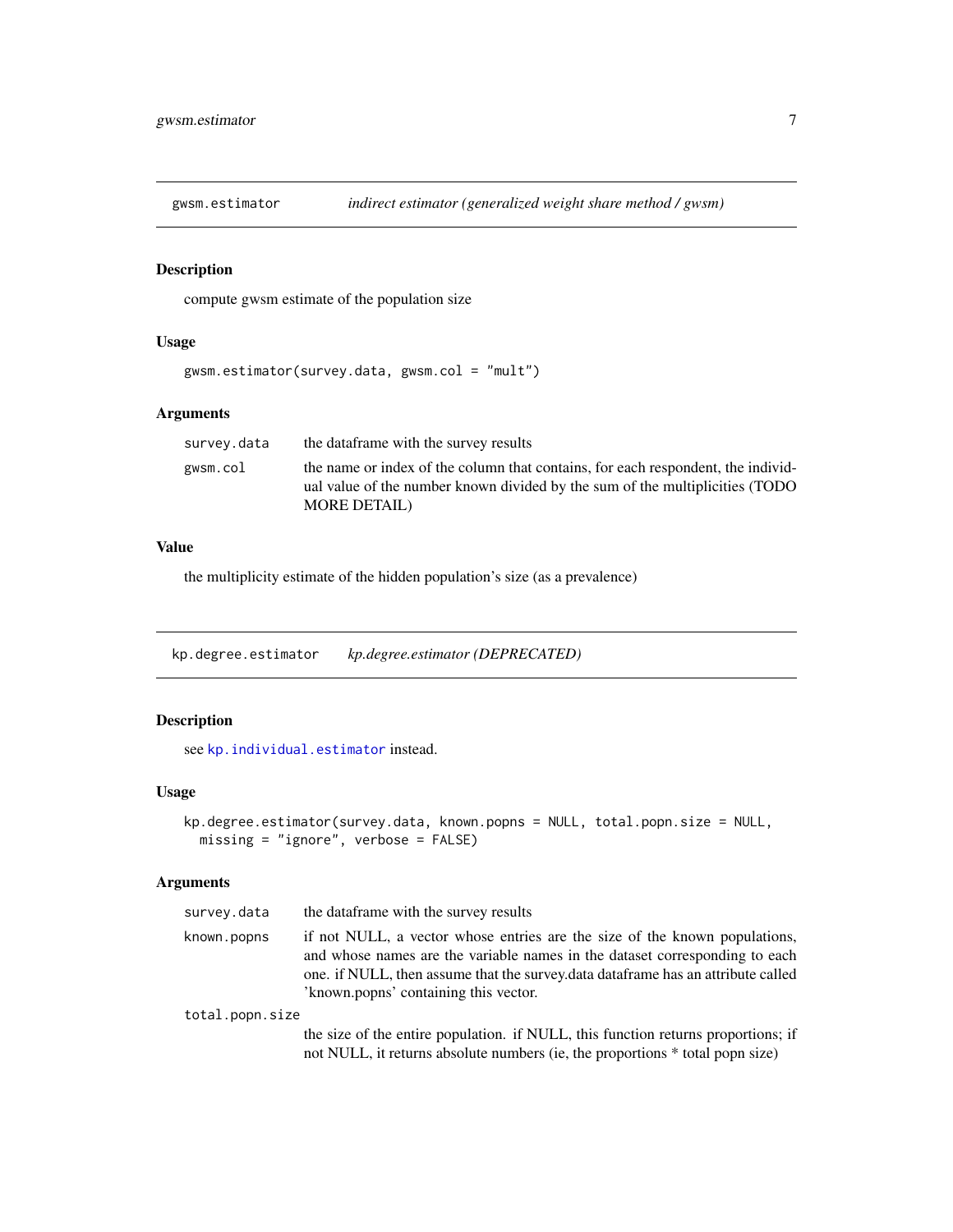<span id="page-7-0"></span>

| missing | if "ignore", then proceed with the analysis without doing anything about missing                 |
|---------|--------------------------------------------------------------------------------------------------|
|         | values. if "complete.obs" then, for each row, use only the known populations                     |
|         | that have no missingness for the computations, care must be taken in using this<br>second option |
| verbose | if TRUE, print messages to the screen                                                            |
|         |                                                                                                  |

#### Details

compute an estimate of the respondents' degrees using the known population method

note that this function does not take survey weights, since these estimates are not for total degree, but just for the individual degree of each respondent

#### Value

a vector with an estimate of the degree for each row in survey.data. if missing=="ignore", then the degree for rows that have missingness in the 'how many X' questions will be set to NA

<span id="page-7-1"></span>

| kp.estimator_ |        |  |  |  | Average personal network size estimates using known population |
|---------------|--------|--|--|--|----------------------------------------------------------------|
|               | method |  |  |  |                                                                |

#### Description

If given attribute.names, then this function produces estimated average network sizes given by the groups that are defined by all combinations of the attributes; otherwise, it estimates the average personal network size for the entire frame population.

#### Usage

```
kp.estimator_(resp.data, known.populations, attribute.names, weights,
  total.kp.size = NULL, alter.popn.size = NULL)
```
kp.estimator(resp.data, known.populations, attribute.names, weights, total.kp.size = 1, alter.popn.size = NULL)

#### Arguments

| resp.data         | the data frame that has the survey responses                                                                    |
|-------------------|-----------------------------------------------------------------------------------------------------------------|
| known.populations |                                                                                                                 |
|                   | the names of the columns in resp. data that have respondents' reports about<br>connections to known populations |
| attribute.names   |                                                                                                                 |
|                   | the names of the columns in resp. data that determine the subgroups for which<br>average degree is estimated    |
| weights           | weights to use in computing the estimate                                                                        |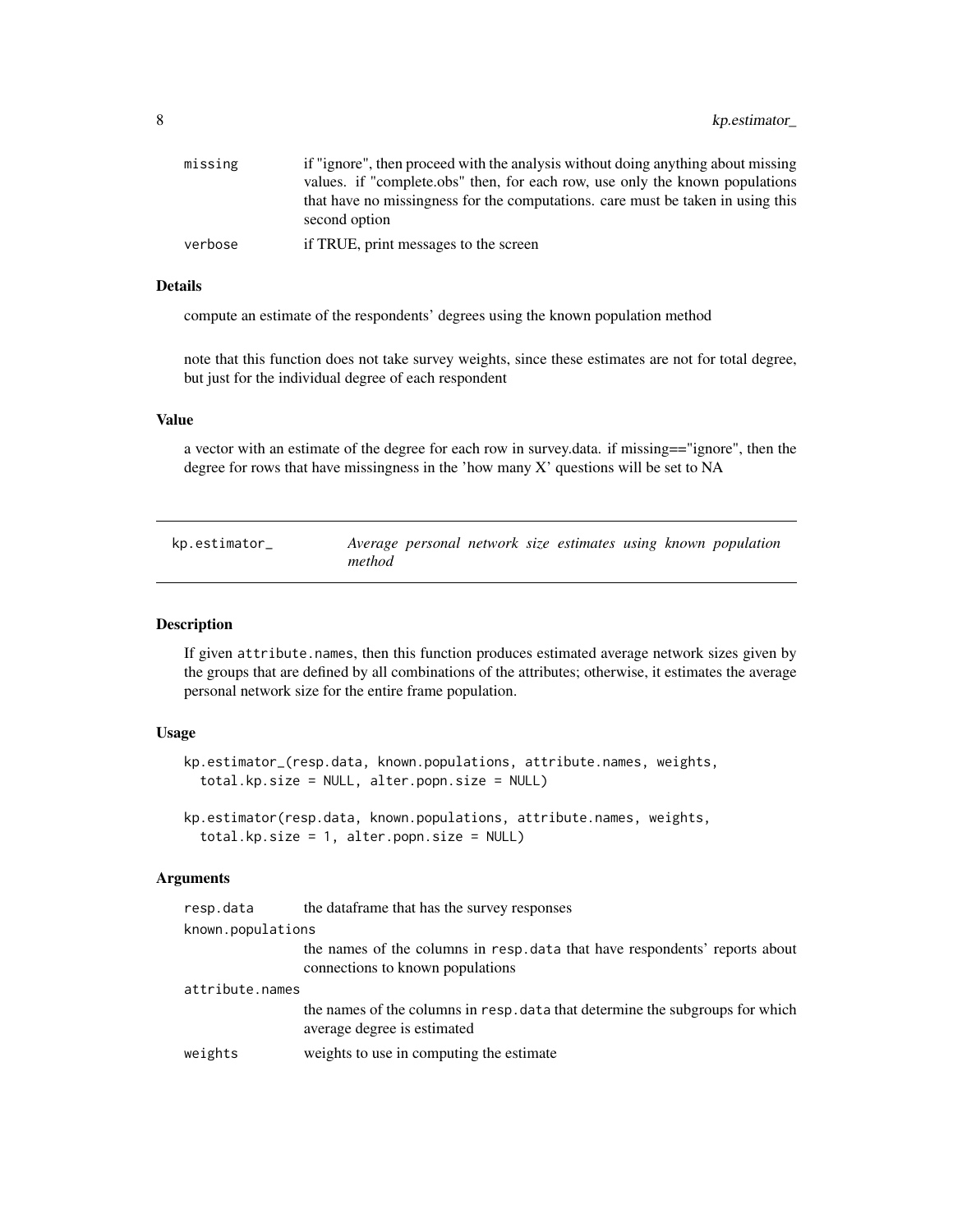<span id="page-8-0"></span>

| total.kp.size   | the size of the probe alters; i.e., the sum of the known population sizes. if NULL,    |
|-----------------|----------------------------------------------------------------------------------------|
|                 | then this is set to 1                                                                  |
| alter.popn.size |                                                                                        |
|                 | the size of the population of alters; this is most often the frame population, which   |
|                 | is the default if nothing else is specified; the size of the frame population is taken |
|                 | to be the sum of the weights over all of resp. data                                    |

#### Value

the estimated average degree for respondents in each of the categories given by attribute.names

#### Technical note

The estimated average degree is  $(\sum y_{F_\alpha,A}/N_A) \times N_F/N_{F_\alpha}$  here, we estimate  $N_F/N_{F_\alpha}$  by dividing the total of all respondents' weights by the sum of the weights for respondents in each cell  $\alpha$ .

#### TODO

- handle case where attribute.names is NULL (should compute overall average)
- handle missing values
- integrate the individual-level estimator above, kp.degree.estimator
- finish documentation for NSE version
- make unit tests
- think about how to elegantly add options for dbar $(P,Q)$  vs dbar $(Q,P)$

<span id="page-8-1"></span>kp.individual.estimator

*Individual personal network size estimates using the known population method*

#### Description

In most situations, the known population method will be used to estimate the average personal network size; this can be done with [kp.estimator\\_](#page-7-1). If, instead, you wish to estimate the personal network size of each individual respondent, then you can use this function.

#### Usage

```
kp.individual.estimator(resp.data, known.populations, total.kp.size = 1,
  alter.popn.size)
```

```
kp.individual.estimator_(resp.data, known.populations, total.kp.size = 1,
  alter.popn.size)
```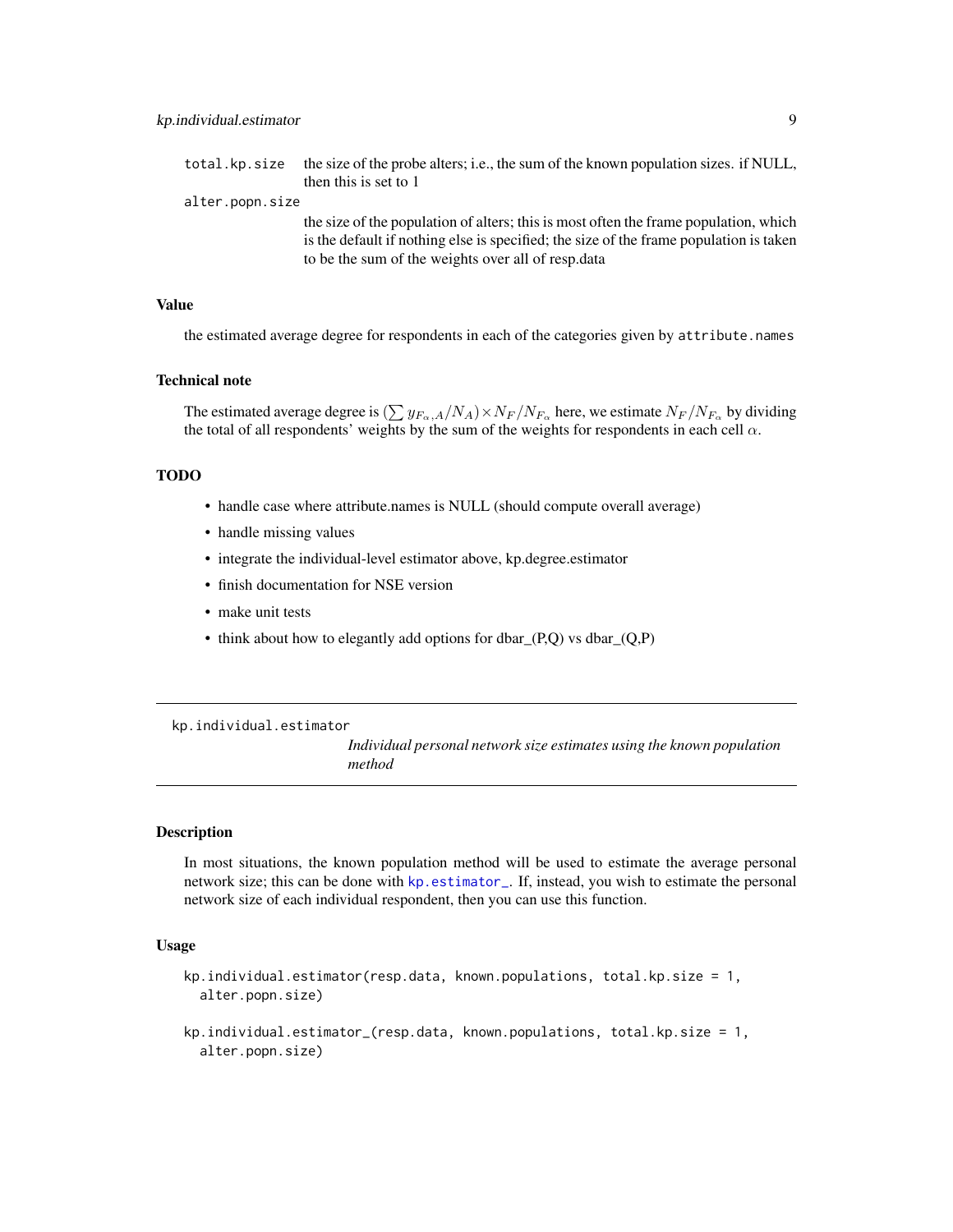#### <span id="page-9-0"></span>Arguments

resp.data the respondent (survey) data known.populations the names of the known populations total.kp.size the sum of the sizes of all of the known populations alter.popn.size the size of the population respondents are reporting about connections to; typically this will be the frame population, so alter.popn.size should be the size of the frame population, N.F

# Details

Note that this is not making inference about any larger population; it estimates a property of each individual respondent. So the sampling weights are not used here.

#### Value

a data frame with an estimate of each individual respondent's personal network size

#### TODO

- handle missing values!
- make unit tests

multiplicity.estimator

*multiplicity.estimator*

# Description

compute multiplicity estimate of the population size

#### Usage

```
multiplicity.estimator(survey.data, mult.col = "mult")
```
#### Arguments

| survey.data | the data frame with the survey results                                                                                                                                                   |
|-------------|------------------------------------------------------------------------------------------------------------------------------------------------------------------------------------------|
| mult.col    | the name or index of the column that contains, for each respondent, the individ-<br>ual value of the number known divided by the sum of the multiplicities (TODO<br><b>MORE DETAIL</b> ) |
|             |                                                                                                                                                                                          |

#### Value

the multiplicity estimate of the hidden population's size (as a prevalence)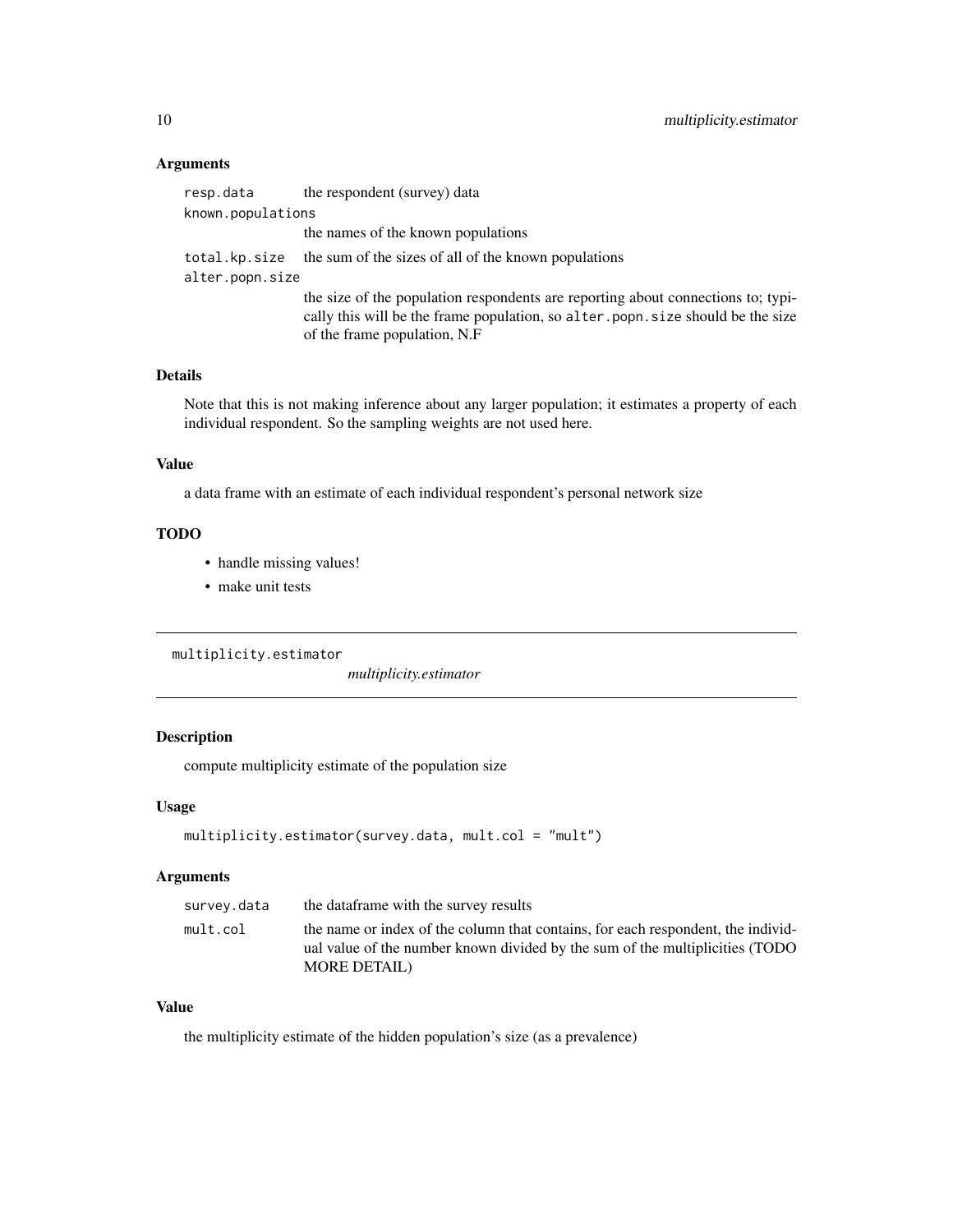<span id="page-10-0"></span>network.survival.estimator\_

*network survival estimator*

### Description

use an aggregate multiplicity estimator and the respondents' own network size estimates to estimate hidden population sizes

#### Usage

```
network.survival.estimator_(resp.data, attribute.data, attribute.names,
 known.populations, total.kp.size = 1, weights, attribute.weights,
  dropmiss = NULL, verbose = TRUE)
network.survival.estimator(resp.data, attribute.data, attribute.names,
  known.populations, total.kp.size = 1, weights, attribute.weights,
```
#### Arguments

verbose = TRUE)

| resp.data         | the dataframe that has a row for each respondent, with reported connections to<br>the groups of known size, as well as the attributes. Note that the column names<br>of the attributes should match their names in attribute.data                                                                                |
|-------------------|------------------------------------------------------------------------------------------------------------------------------------------------------------------------------------------------------------------------------------------------------------------------------------------------------------------|
|                   | attribute. data A data frame with the reported attributes of hidden population members reported<br>by survey respondents. There should be one row for each time a respondent<br>reports a hidden population member. For example, to estimate death rates, there<br>should be one row for each report of a death. |
| attribute.names   |                                                                                                                                                                                                                                                                                                                  |
|                   | the names of the columns of attribute data and resp. data that contain the attribute<br>information.                                                                                                                                                                                                             |
| known.populations |                                                                                                                                                                                                                                                                                                                  |
|                   | the names of the columns in resp. data that have responses to the known pop-<br>ulation questions                                                                                                                                                                                                                |
| total.kp.size     | the size of the probe alters, i.e., the sum of the known population sizes                                                                                                                                                                                                                                        |
| weights           | the weights or weights column for the respondent data                                                                                                                                                                                                                                                            |
| attribute.weights |                                                                                                                                                                                                                                                                                                                  |
|                   | the weights or weights column for the alter data                                                                                                                                                                                                                                                                 |
| dropmiss          | see report.aggregator                                                                                                                                                                                                                                                                                            |
| verbose           | if TRUE, print information to screen                                                                                                                                                                                                                                                                             |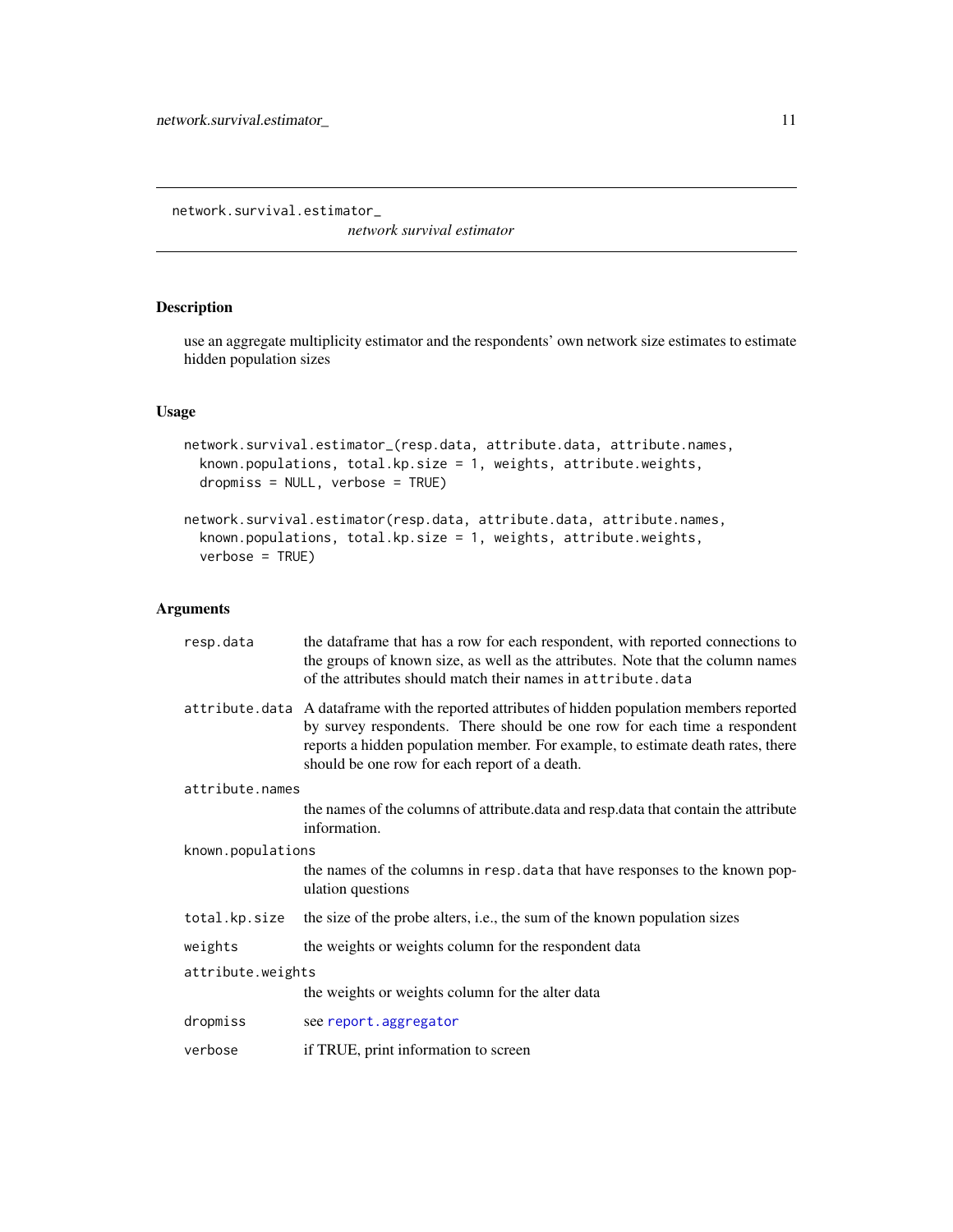# Details

This function takes two sources of data as input: first, it requires a long-form dataframe with the attributes of the reported members of the hidden population. For example, if we are asking about emigres and we collect the age and sex of each reported emigrant, then the long form dataset might look like: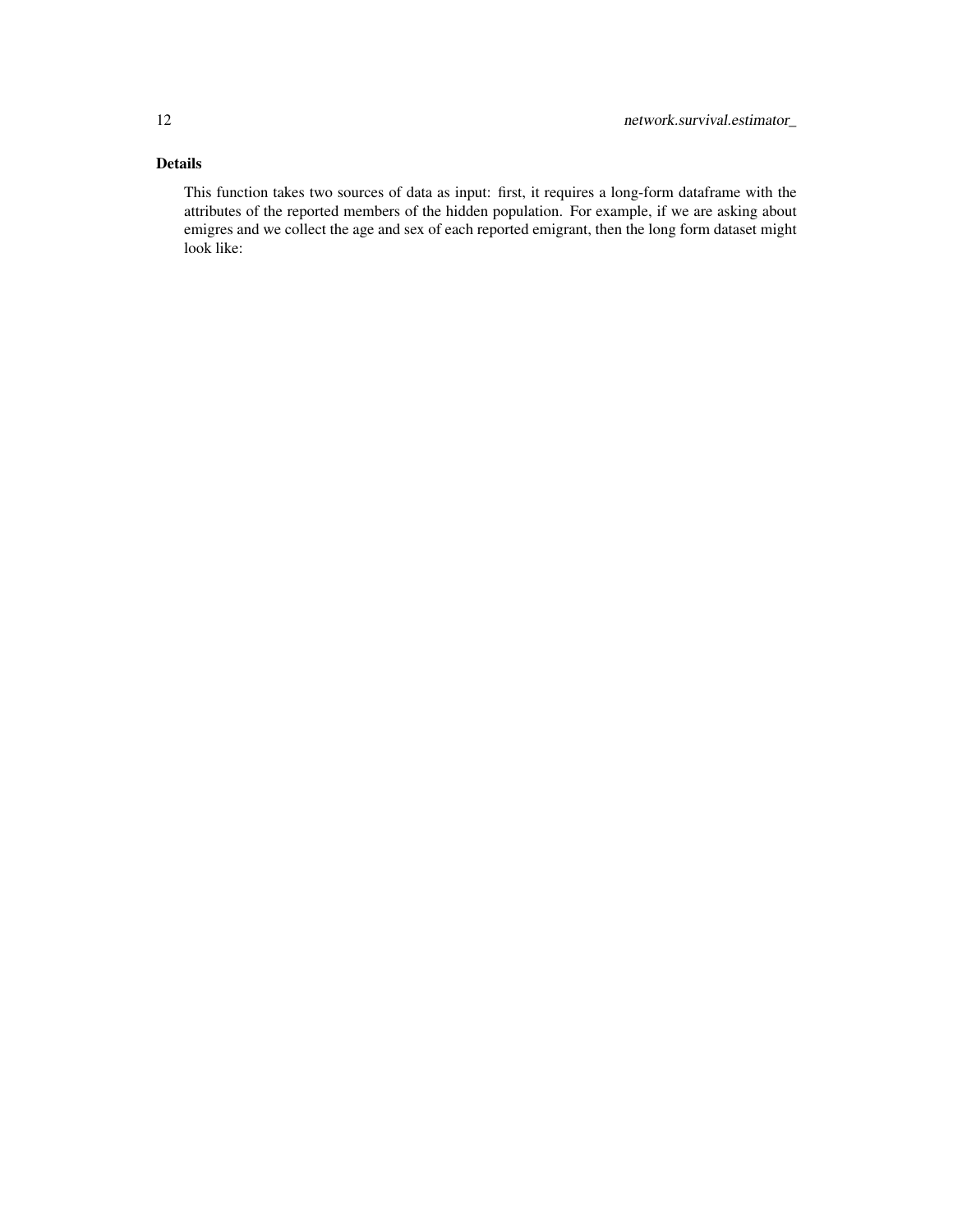#### <span id="page-12-0"></span>networkreporting 13

| age | sex | weight |
|-----|-----|--------|
| 15  | m   | 2.10   |
| 58  | f   | 1.15   |
| 33  | m   | 3.67   |

The second source of data we need is the known population responses for the respondents, along with the \*same\* attributes for each respondent. For example, in the situation above, we would also require a dataset like this to be passed in

|    |      |      | age sex weight hm.teachers hm.nurses |                   |          |
|----|------|------|--------------------------------------|-------------------|----------|
| 20 | $-f$ | 2.10 |                                      | $\mathbf{\Omega}$ | $\cdots$ |
| 44 | m    | 1.65 |                                      |                   | $\cdots$ |
| 60 | m    | 2.75 |                                      |                   | $\cdots$ |

#### Value

the network reporting estimate of the hidden population's size (as a prevalence) broken down by the categories defined by all combinations of attribute.names.

#### Technical note

This function assumes that the sampling weights are standard analysis weights and \*not\* relative weights. Standard analysis weights should provide an estimate for the size of the frame population when added up; relative weights, on the other hand, will sum to the number of respondents in the sample. Demographic and Health surveys typically have relative weights, which must be converted into standard sampling weights before using this function.

#### TODO

- handle missing values
- think about whether or not this is the best way to handle N.F
- write more general agg mult est fn and call that
- make unit tests

networkreporting *Network reporting estimators*

#### **Description**

networkreporting has methods for analyzing data that were collected using network reporting techniques. It includes estimators appropriate for indirect sampling, network scale-up, network reporting, and sibling history methods.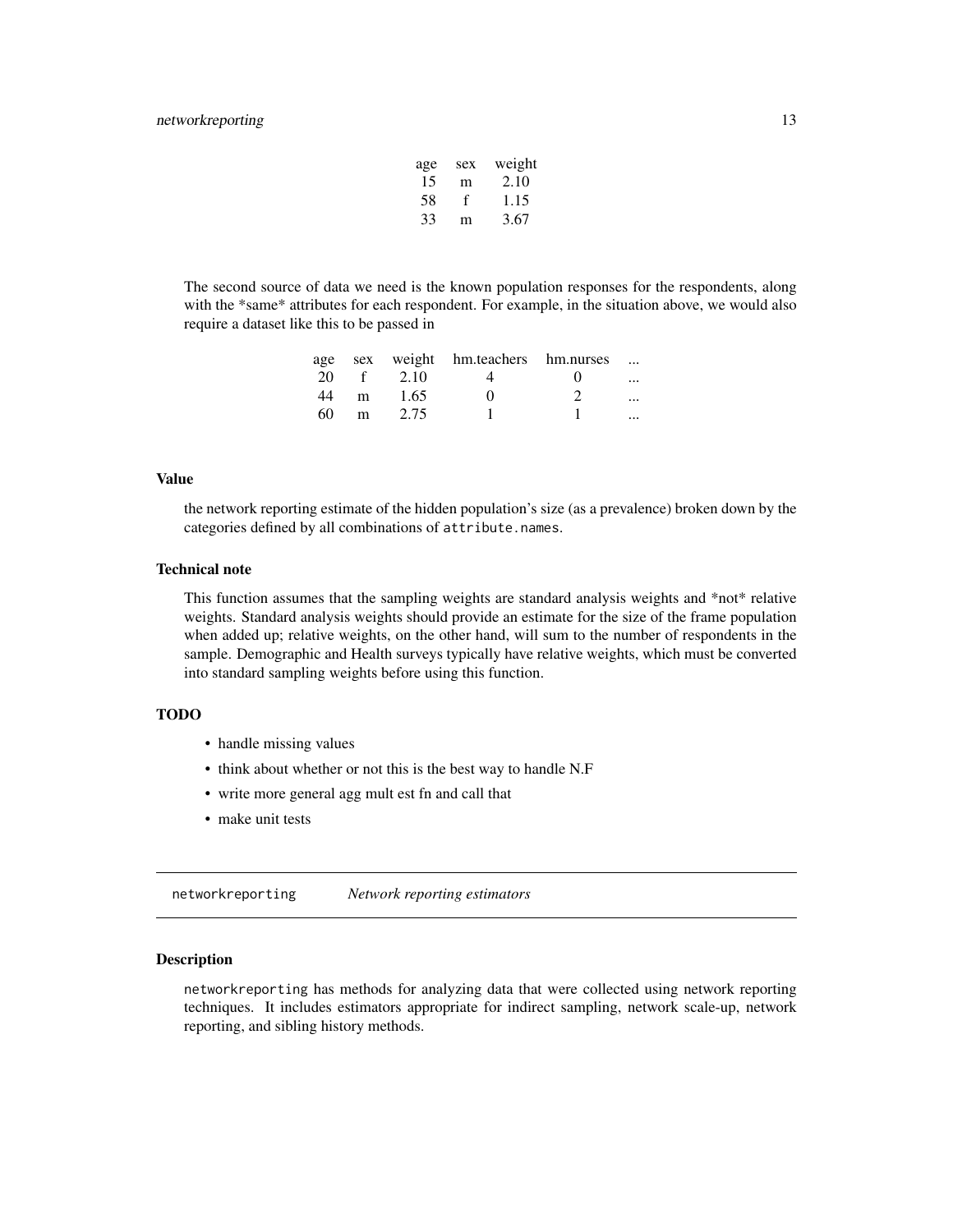<span id="page-13-0"></span>nsum.estimator *nsum.estimator*

#### Description

compute network scale-up (nsum) estimate of the hidden population's size. if the degree ratio and information transmission rate are both 1 (the defaults), this is the Killworth estimator.

#### Usage

```
nsum.estimator(survey.data, d.hat.vals = "d", y.vals = "y",
  total.popn.size = NULL, deg.ratio = 1, tx.rate = 1, weights = NULL,
 killworth.se = FALSE, missing = "ignore", verbose = FALSE, \dots)
```
### Arguments

| survey.data     | the dataframe with survey results                                                                                                                                                                                                                                                                |
|-----------------|--------------------------------------------------------------------------------------------------------------------------------------------------------------------------------------------------------------------------------------------------------------------------------------------------|
| d.hat.vals      | the name or index of the column that contains each respondent's estimated de-                                                                                                                                                                                                                    |
|                 | gree                                                                                                                                                                                                                                                                                             |
| y.vals          | the name or index of the column that contains the count of hidden popn members<br>known                                                                                                                                                                                                          |
| total.popn.size |                                                                                                                                                                                                                                                                                                  |
|                 | NULL, NA, or a size                                                                                                                                                                                                                                                                              |
| deg.ratio       | the degree ratio, \frac\bard_T\bard; defaults to 1                                                                                                                                                                                                                                               |
| tx.rate         | the information transmission rate; defaults to 1                                                                                                                                                                                                                                                 |
| weights         | if not NULL, weights to use in computing the estimate. this should be the name<br>of the column in the survey.data which has the variable with the appropriate<br>weights, these weights should be construted so that, eg, the mean of the degrees<br>is estimated as $(1/n)$ * \sum_i w_i * d_i |
| killworth.se    | if not NA, return the Killworth et al estimate of                                                                                                                                                                                                                                                |
| missing         | if "ignore", then proceed with the analysis without doing anything about missing<br>values. if "complete.obs" then only use rows that have no missingness for the<br>computations (listwise deletion). care must be taken in using this second option                                            |
| verbose         | if TRUE, print messages to the screen                                                                                                                                                                                                                                                            |
| .               | extra parameters to pass on to the bootstrap fn, if applicable                                                                                                                                                                                                                                   |
|                 |                                                                                                                                                                                                                                                                                                  |

# Details

TODO – cite Killworth estimator, our methods paper TODO – add refs to deg ratio and tx rate stuff...

#### Value

the nsum estimate of the hidden population's size (as a prevalence or an absolute number, depending on total.popn.size)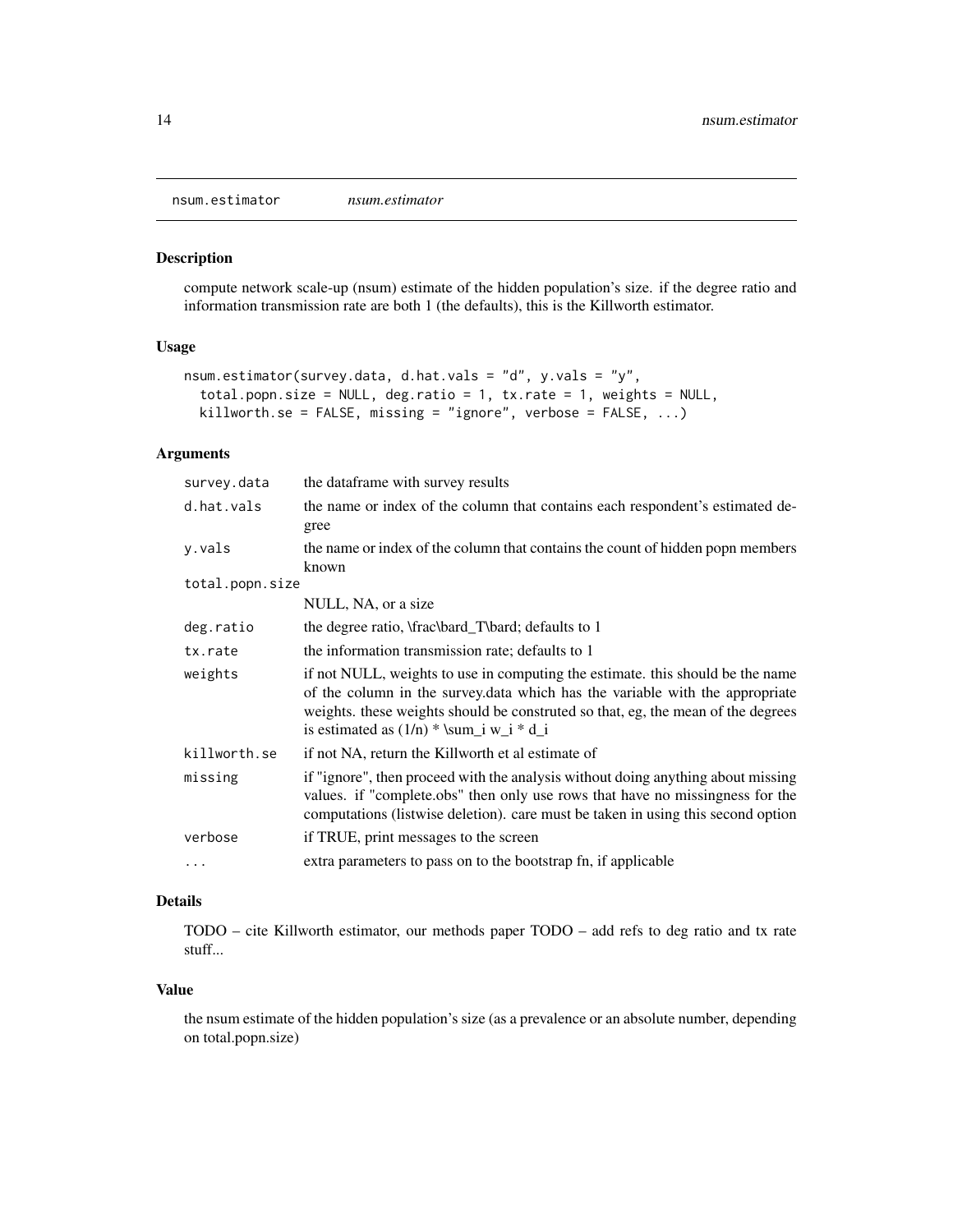<span id="page-14-0"></span>nsum.internal.validation

*nsum.internal.validation*

# Description

use a hold-one-out method to estimate the predictive accuracy of the network scale-up estimator on the known populations

#### Usage

```
nsum.internal.validation(survey.data, known.popns = NULL,
  total.popn.size = NULL, degrees = NULL, missing = "ignore",
  kp.method = FALSE, weights = NULL, killworth.se = FALSE,
  return.plot = FALSE, verbose = FALSE, bootstrap = FALSE, ...)
```
# Arguments

| survey.data     | the dataframe with the survey results                                                                                                                                                                                                                                                                                                                        |
|-----------------|--------------------------------------------------------------------------------------------------------------------------------------------------------------------------------------------------------------------------------------------------------------------------------------------------------------------------------------------------------------|
| known.popns     | if not NULL, a vector whose entries are the size of the known populations,<br>and whose names are the variable names in the dataset corresponding to each<br>one. if NULL, then assume that the survey.data dataframe has an attribute called<br>'known.popns' containing this vector.                                                                       |
| total.popn.size |                                                                                                                                                                                                                                                                                                                                                              |
|                 | the size of the entire population. if NA, this function works with proportions;<br>if NULL, it looks for the 'total.popn.size' attribute of the dataset survey.data;<br>if not NULL or NA, it works with absolute numbers (ie, the proportions * total<br>popn size)                                                                                         |
| degrees         | if not NULL, then the name or index of the column in the datset containing the<br>degree estimates. if NULL, then use the known population method to estimate<br>the degrees (see kp. degree. estimator)                                                                                                                                                     |
| missing         | if "ignore", then proceed with the analysis without doing anything about missing<br>values. if "complete.obs" then only use rows that have no missingness for the<br>computations (listwise deletion). care must be taken in using this second option                                                                                                        |
| kp.method       | if TRUE, then we're using known population method estimates of the degrees.<br>this means we have to recompute the degrees each time we hold out a known<br>subgroup. if the degrees come from another estimator, like the summation<br>method, then we don't need to do that since we don't use the ARD questions<br>in coming up with the degree estimate. |
| weights         | if not NULL, weights to use in computing the estimate. this should be the name<br>of the column in the survey.data which has the variable with the appropriate<br>weights. these weights should be construted so that, eg, the mean of the degrees<br>is estimated as $(1/n)$ * \sum i w i * d i                                                             |
| killworth.se    | if TRUE, return the Killworth et al estimate of the standard error                                                                                                                                                                                                                                                                                           |
| return.plot     | if TRUE, make and return a ggplot2 plot object                                                                                                                                                                                                                                                                                                               |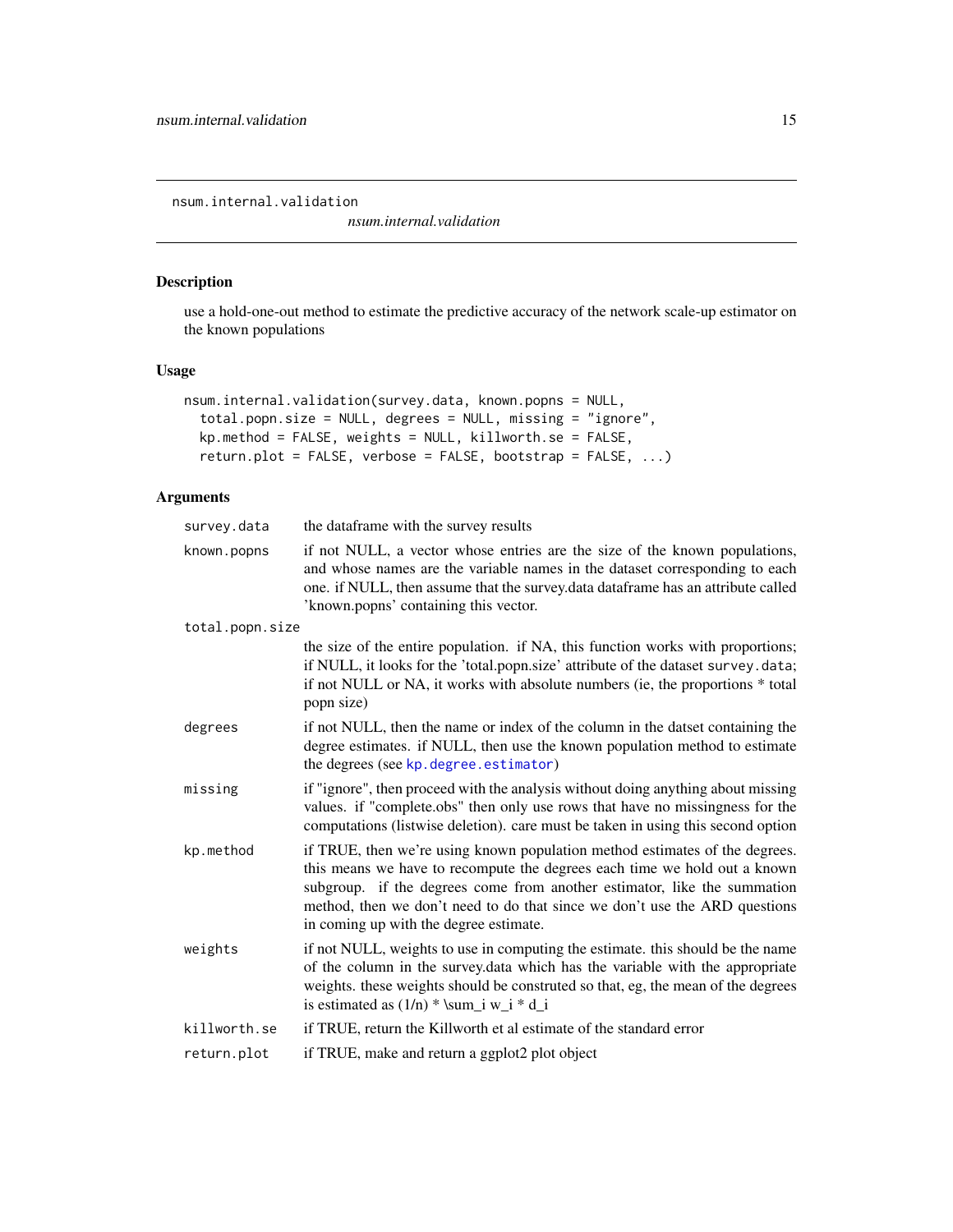<span id="page-15-0"></span>

| verbose    | if TRUE, report more detailed information about what's going on                                                                                                                                                            |
|------------|----------------------------------------------------------------------------------------------------------------------------------------------------------------------------------------------------------------------------|
| bootstrap  | if TRUE, use bootstrap estimates to take bootstrap resamples in order to<br>obtain intervals around each estimate, in this case, you are expected to also pass<br>in at least bootstrap. fn, survey. design, and num. reps |
| $\ddots$ . | additional arguments, which are passed on to bootstrap. estimates if bootstrap<br>is TRUE                                                                                                                                  |

#### Details

given a set of estimated degrees, responses to a group of ARD questions, and the total size of the populations that the ARD questions ask about, this function estimates the accuracy of the network scale-up method by dropping each known population in turn, using the non-dropped populations to compute the degree and an estimate of the size of the known population, and comparing the result to the actual size of the known population

TODO – document bootstrap ci option better TODO – add example of usage to the comments... TODO – make amenable to parallelization

#### Value

a list with a dataset containing the subpopn-specific estimates, as well as several summaries of the accuracy of those estimates, including mae (mean absolute error), mse (mean squared error), rmse (root mean squared error), and are (average relative error)

plot\_meanties\_truth *plot\_meanties\_truth*

#### Description

plot the relationship between the mean number of ties in the survey dataset and the true popn sizes

#### Usage

```
plot_meanties_truth(survey.data, weights = NULL, known.popns = NULL)
```
#### Arguments

| survey.data | the dataframe with the survey results                                                                                                                                                                                                                                                            |
|-------------|--------------------------------------------------------------------------------------------------------------------------------------------------------------------------------------------------------------------------------------------------------------------------------------------------|
| weights     | if not NULL, weights to use in computing the estimate, this should be the name<br>of the column in the survey data which has the variable with the appropriate<br>weights, these weights should be construted so that, eg, the mean of the degrees<br>is estimated as $(1/n)$ * \sum i w i * d i |
| known.popns | if not NULL, a vector whose entries are the size of the known populations,<br>and whose names are the variable names in the dataset corresponding to each<br>one. if NULL, then assume that the survey data dataframe has an attribute called<br>'known.popns' containing this vector.           |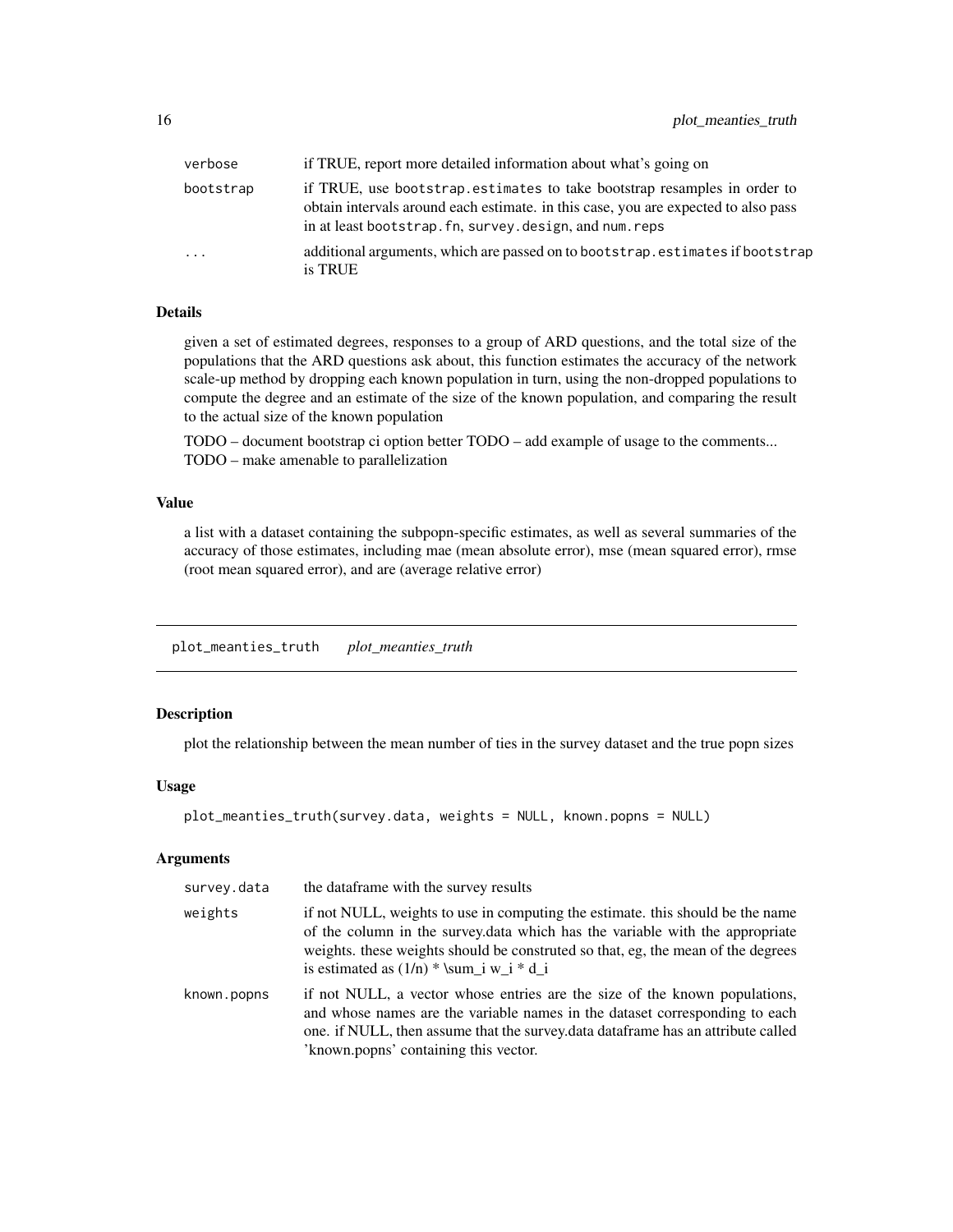#### <span id="page-16-0"></span>rdsII.estimator 17

# Details

TODO - more in-depth description of this function

#### Value

a ggplot2 object with the relationship plot

rdsII.estimator *rdsII.estimator*

### Description

compute an estimate for the prevalence of a trait from an RDS sample, using the estimator described in TODO [Volz + Heckathorn '08]

# Usage

```
rdsII.estimator(survey.data, d.hat.vals, y.vals, missing = "ignore",
 verbose = FALSE)
```
### Arguments

| survey.data | the dataframe with RDS survey results                                                                                                                                                                                                                 |
|-------------|-------------------------------------------------------------------------------------------------------------------------------------------------------------------------------------------------------------------------------------------------------|
| d.hat.vals  | the name or index of the column that contains each respondent's estimated de-<br>gree                                                                                                                                                                 |
| y.vals      | the name or index of the column that contains the quantity of interest. If this is<br>a dichotomous trait, it should be $0/1$                                                                                                                         |
| missing     | if "ignore", then proceed with the analysis without doing anything about missing<br>values. if "complete obs" then only use rows that have no missingness for the<br>computations (listwise deletion), care must be taken in using this second option |
| verbose     | if TRUE, print messages to the screen                                                                                                                                                                                                                 |
|             |                                                                                                                                                                                                                                                       |

# Details

NOTE: we have no weights for now, right? RDS doesn't get used with weights?

#### Value

the RDS-II estimate of the average of the quantity of interest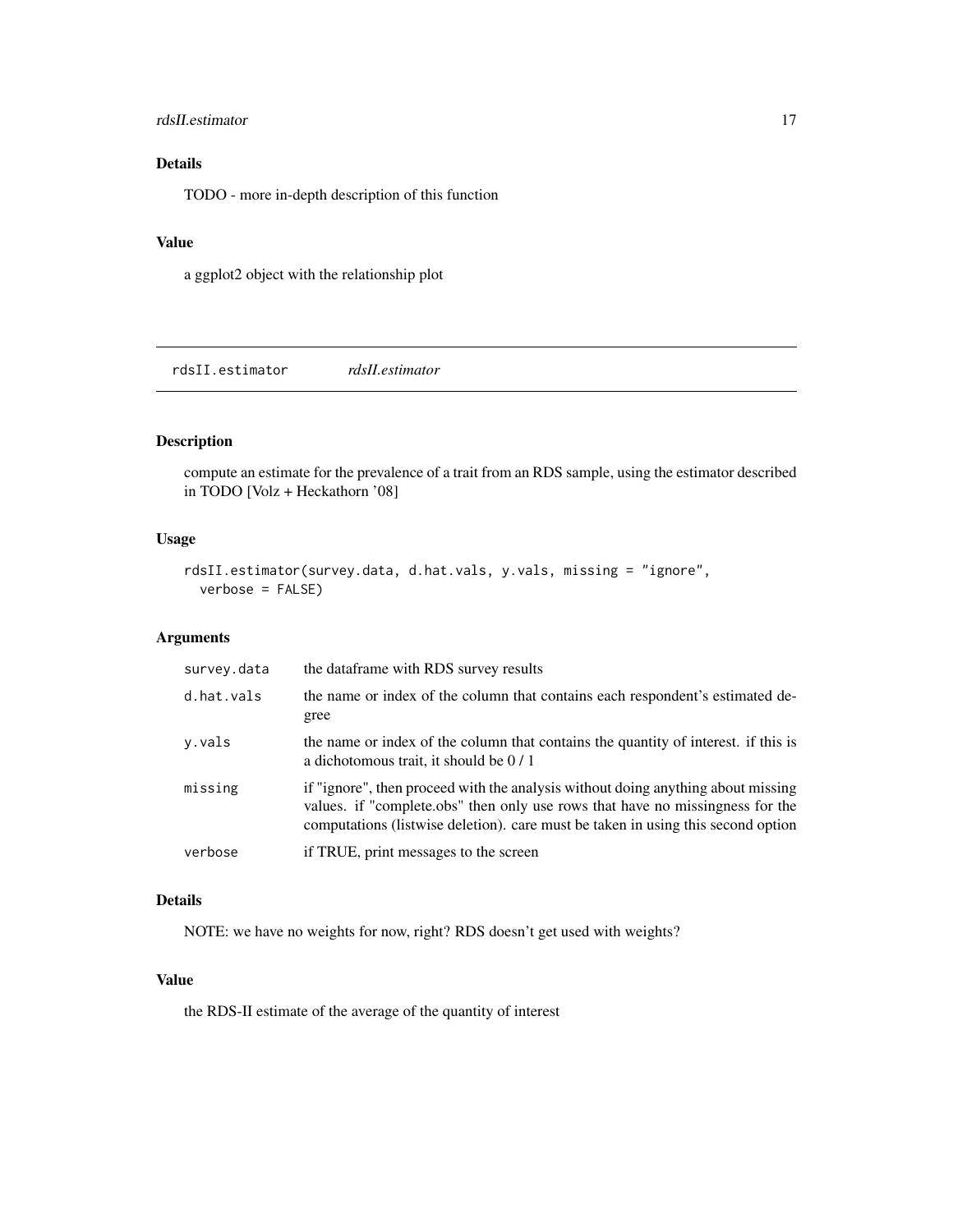<span id="page-17-0"></span>report.aggregator\_ *aggregate a reported quantity by groups*

#### <span id="page-17-1"></span>Description

This function takes a quantity and aggregates it by groups, using the design weights.

#### Usage

```
report.aggregator_(resp.data, attribute.names, qoi, weights, qoi.name,
 dropmiss = FALSE)
report.aggregator(resp.data, attribute.names = NULL, qoi, weights,
```

```
qoi.name = NULL, dropmiss = FALSE)
```
# Arguments

| resp.data       | the data                                                                                    |  |
|-----------------|---------------------------------------------------------------------------------------------|--|
| attribute.names |                                                                                             |  |
|                 | the names of the variables that define the groups for which the goi should be<br>aggregated |  |
| goi             | the variable with quantity to aggregate                                                     |  |
| weights         | analysis weights                                                                            |  |
| goi.name        | the name of the goi                                                                         |  |
| dropmiss        | NOT YET IMPLEMENTED                                                                         |  |

#### Value

the estimated average degree for respondents in each of the categories given by attribute.names

summation.estimator *summation.estimator*

#### Description

compute an estimate of the respondents' degrees using the summation method

#### Usage

```
summation.estimator(survey.data, sum.q = NULL, missing = "ignore")
```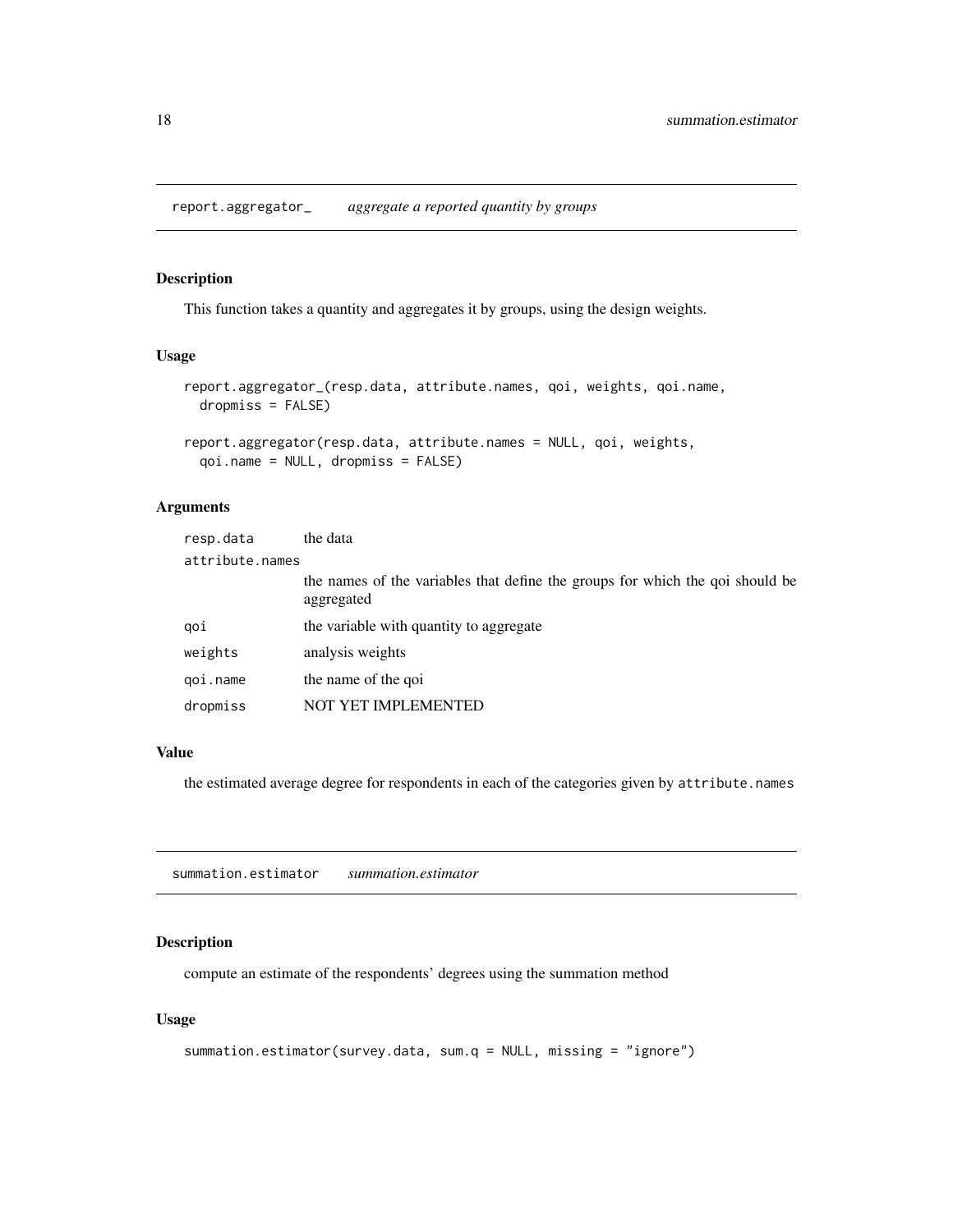### <span id="page-18-0"></span>topcode.data 19

#### Arguments

| survey.data | the data frame with the survey results                                                                                                                                                                                                      |
|-------------|---------------------------------------------------------------------------------------------------------------------------------------------------------------------------------------------------------------------------------------------|
| sum.q       | if not NULL, a vector whose entries are the variable names in the dataset cor-<br>responding to each summation question. if NULL, then assume that the sur-<br>vey data data frame has an attribute called 'sum qs' containing this vector. |
| missing     | if "ignore", then proceed with the analysis without doing anything about missing<br>values. other options are not yet implemented.                                                                                                          |

# Details

TODO – cite summation method ref

Note that the summation degree estimator for the case where there is missing data is not yet implemented. (In fact, I don't think that there is a known estimator for this case.)

#### Value

a vector with an estimate of the degree for each row in survey.data. if na.rm=TRUE, then the degree for rows that have missingness in the summation questions will be set to NA

topcode.data *topcode a group of variables*

#### Description

this function uses topcode.var to topcode a set of variables. it's useful for topcoding a whole set of aggregated relational data ("how many X are you connected to?") questions in the same way.

# Usage

```
topcode.data(survey.data, vars, max, to.na = NULL, ignore = NA)
```
#### Arguments

| survey.data | the dataset with the survey responses                                                          |
|-------------|------------------------------------------------------------------------------------------------|
| vars        | a vector with the names or indices of the columns in the data frame that are to be<br>topcoded |
| max         | the maximum value; all values $>$ max are recoded to max                                       |
| to.na       | a vector of values to recode to NA (this happens before topcoding)                             |
| ignore      | a vector of values to leave unchanged                                                          |

#### Value

the topcoded vector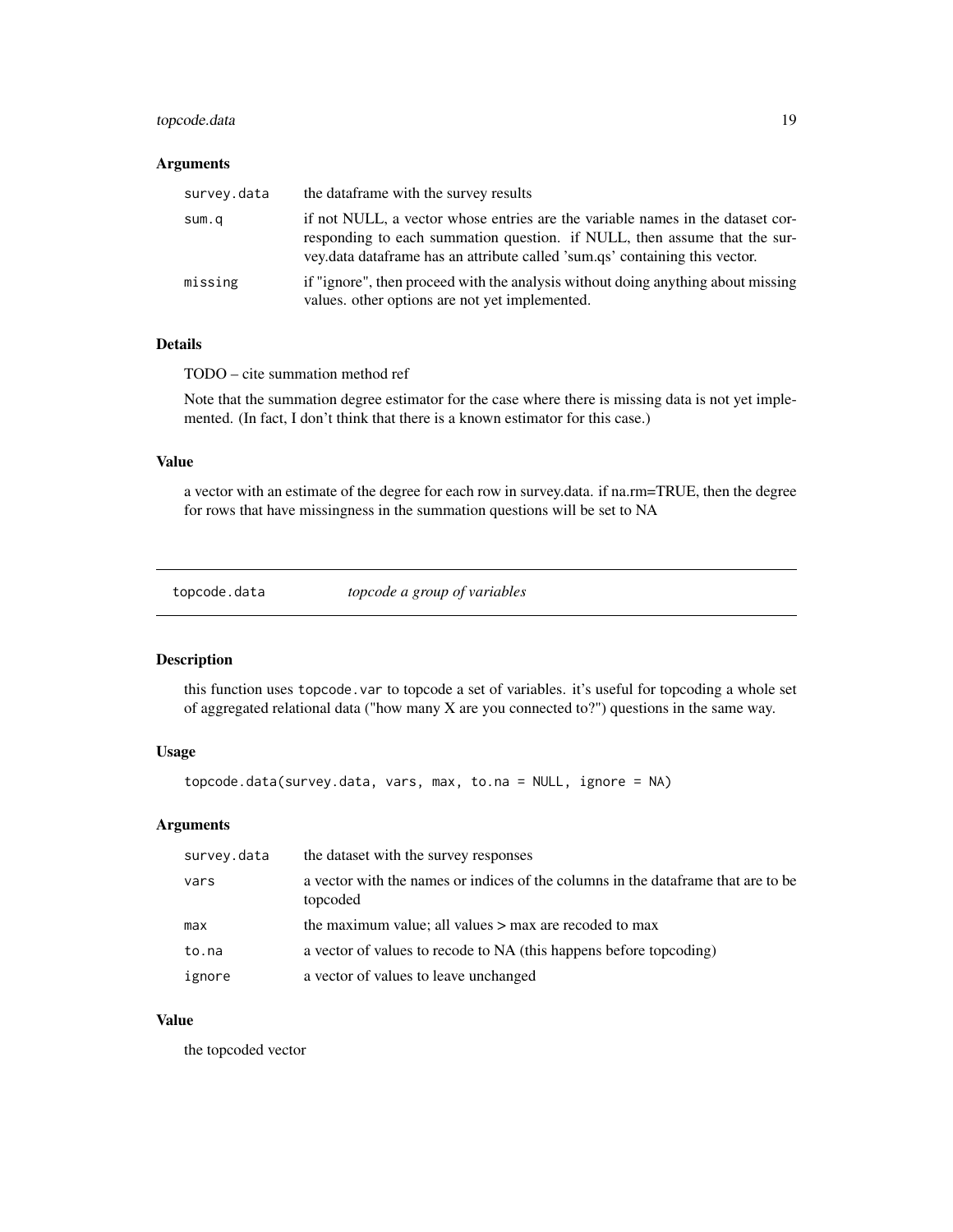# Examples

```
## Not run:
   data(hh.survey) # example data included with the package
   example.survey <- topcode.data(example.survey,
                                  vars=known.popn.vars,
                                  max=30)
```
## End(Not run)

```
topcode.var topcode a vector of numerical values
```
# Description

this function topcodes one vector; it's used by the topcode function to topcode a set of columns in a data frame

#### Usage

```
topcode.var(x, max, to.na = NULL, ignore = NA)
```
# Arguments

| $\mathsf{x}$ | the vector of values to topcode                                    |
|--------------|--------------------------------------------------------------------|
| max          | the maximum value; all values $>$ max are recoded to max           |
| to.na        | a vector of values to recode to NA (this happens before topcoding) |
| ignore       | a vector of values to leave unchanged                              |

# Value

the topcoded vector

# Examples

```
## Not run:
  ## TODO write example
```
## End(Not run)

<span id="page-19-0"></span>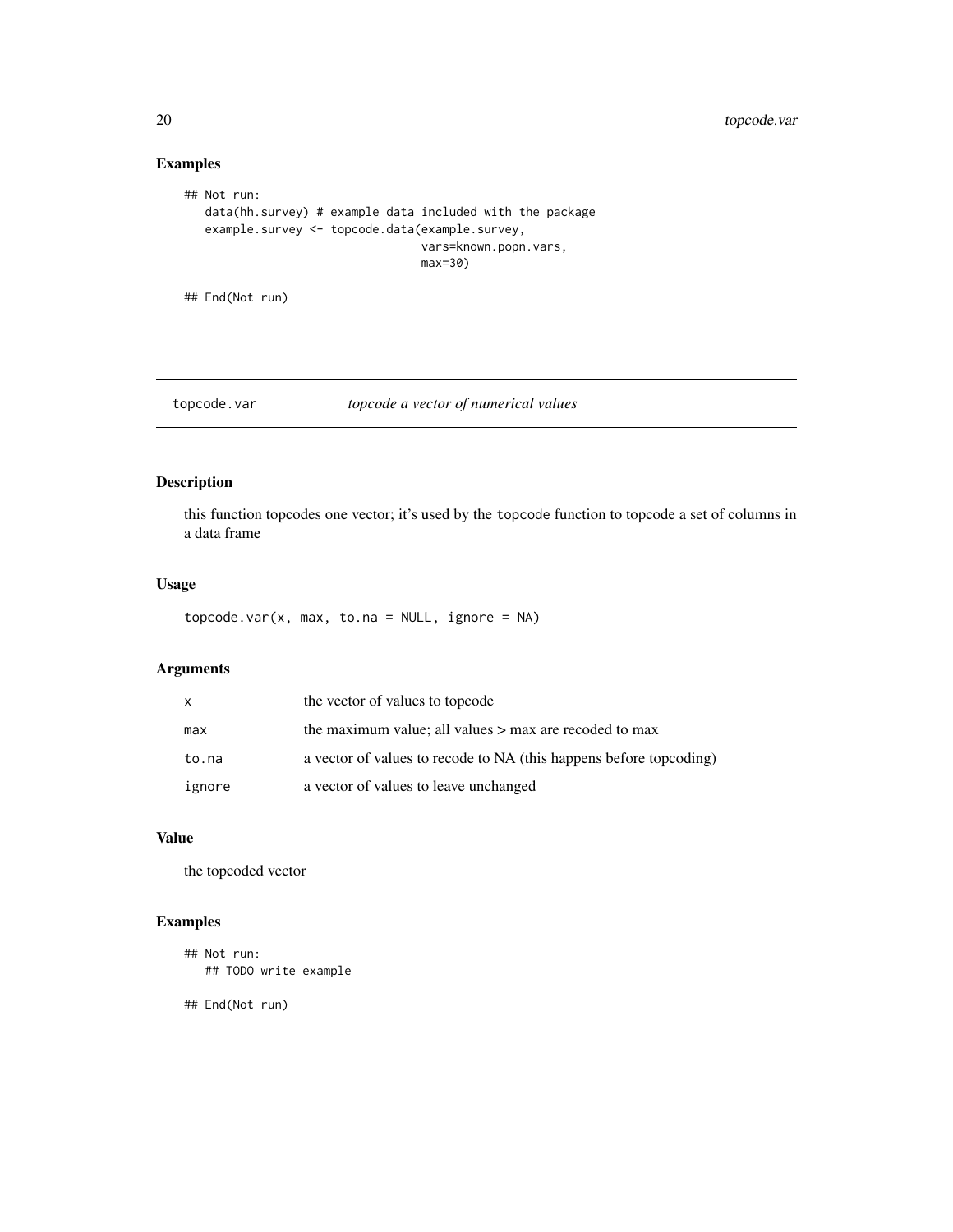<span id="page-20-0"></span>total.degree.estimator

*total.degree*

### Description

estimate the total degree of the population network from sample degrees

### Usage

```
total.degree.estimator(survey.data, d.hat.vals = "d", weights = NULL,
 missing = "ignore")
```
### Arguments

| survey.data | the dataframe with survey results                                                                                                                                                                                                                                                                |
|-------------|--------------------------------------------------------------------------------------------------------------------------------------------------------------------------------------------------------------------------------------------------------------------------------------------------|
| d.hat.vals  | the name or index of the column that contains each respondent's estimated de-<br>gree                                                                                                                                                                                                            |
| weights     | if not NULL, weights to use in computing the estimate. this should be the name<br>of the column in the survey.data which has the variable with the appropriate<br>weights, these weights should be construted so that, eg, the mean of the degrees<br>is estimated as $(1/n)$ * \sum_i w_i * d_i |
| missing     | if "ignore", then proceed with the analysis without doing anything about missing<br>values. if "complete.obs" then only use rows that have no missingness for the<br>computations (listwise deletion). care must be taken in using this second option                                            |

# Details

this computes the weighted sum of the respondents' estimated degrees.

' TODO – for now, it doesn't worry about missing values OR about differences between the frame and the universe

#### Value

the estimated total degree